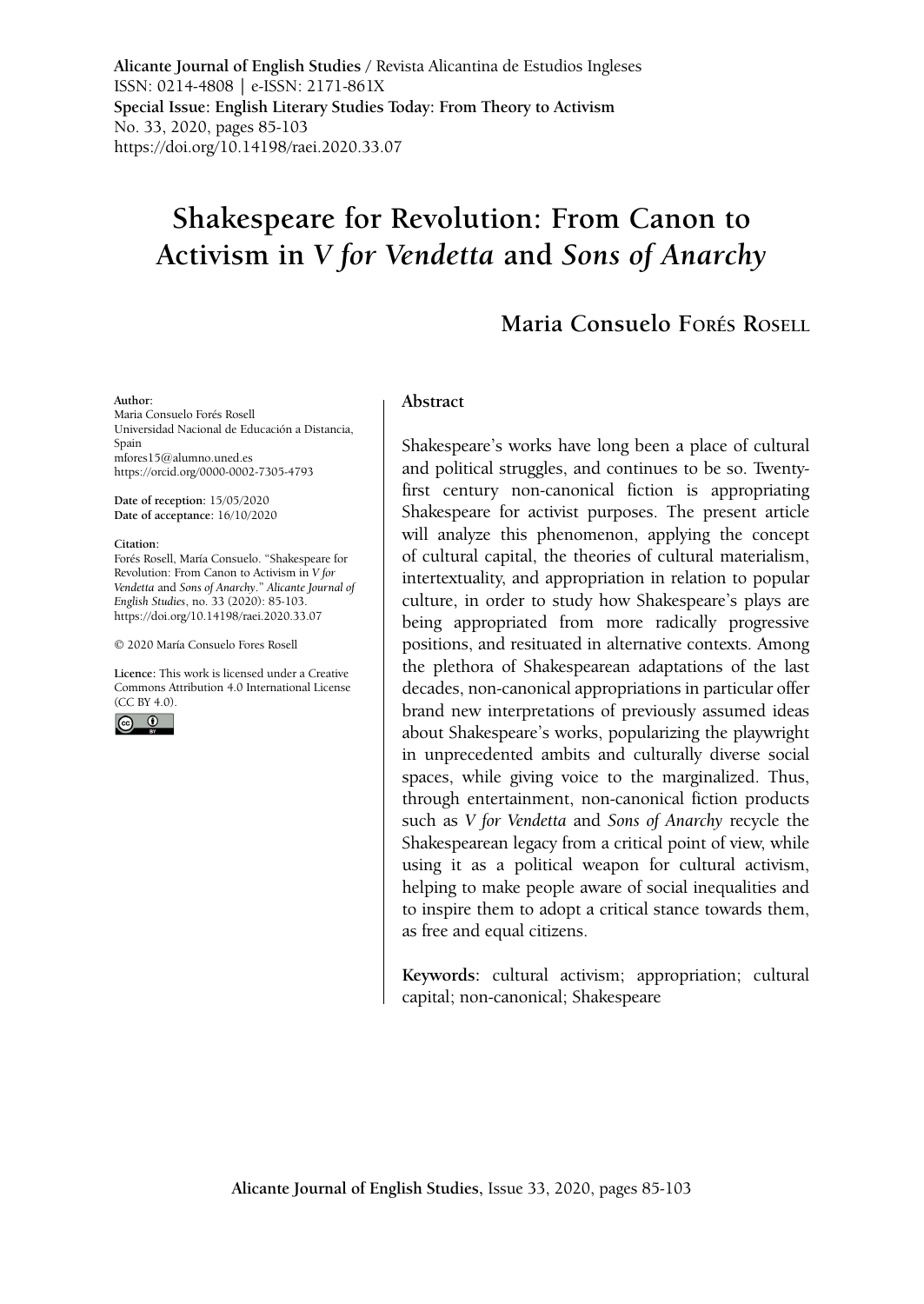# **1. Introduction**

Shakespeare's works have long been adopted as the canonical reference of the dominant social elites, but the cultural capital he represents has been under dispute since, at least, the emergence of the countercultural movements of the 1960s. As such, it is necessary to rethink the role Shakespeare plays in activism in current society, as he may help to fight against the menaces that threaten democratic principles, with emerging sociopolitical movements who foster irrational discourses of hate and violence, manipulating information, and repressing cultural expressions. This article will provide evidence of how popular products of non-canonical fiction, mass broadcast through TV and global digital platforms, may appropriate Shakespeare's works from a critical point of view and recycle Shakespeare's cultural capital, applying it as a useful political weapon of cultural activism in order to demonstrate inequalities and contribute to the widespread raising of social awareness.

Some recent projects have revised Shakespeare's legacy from very different perspectives, but they all recognize Shakespeare's revolutionary power for cultural activism. Here, the concept of cultural activism is understood as the creation of cultural products which challenge dominant interpretations of the world, as well as established conventions related to literature, art, and politics, while presenting alternative socio-political proposals to promote social justice or provoke socio-political changes in a society. In this sense, the concept of cultural activism may be applied at different levels, ranging from radical intellectual revisionism on canonical works, to the diffusion of popular products with a political message, and even the promotion of acts of protest.

We also understand Shakespeare as cultural capital in the sense of Pierre Bourdieu, who coined the term in his work *Distinction: A Social Critique of the Judgement of Taste* (1979), that is, as a cultural marker of economic, social and political status which is used to perpetuate that status, but is at the same time fought for by emerging social forces who want to appropriate it, materially or symbolically, in order to legitimate themselves (Bourdieu 1996, 228). The idea of Shakespeare as cultural capital connects directly with the theories of cultural materialism explained by Dollimore and Sinfield in *Political Shakespeare: Essays in Cultural Materialism* (1994), which define Shakespeare as a cultural battlefield where opposing social and political forces try to appropriate the playwright's authority to legitimate their own identities and ideologies.

Furthermore, as Lanier argues in his work *Shakespeare and Modern Popular Culture*, "Shakespeare is valuable cultural capital, but it also models how potentially to challenge hierarchies of taste" (2002, 108). Shakespeare's cultural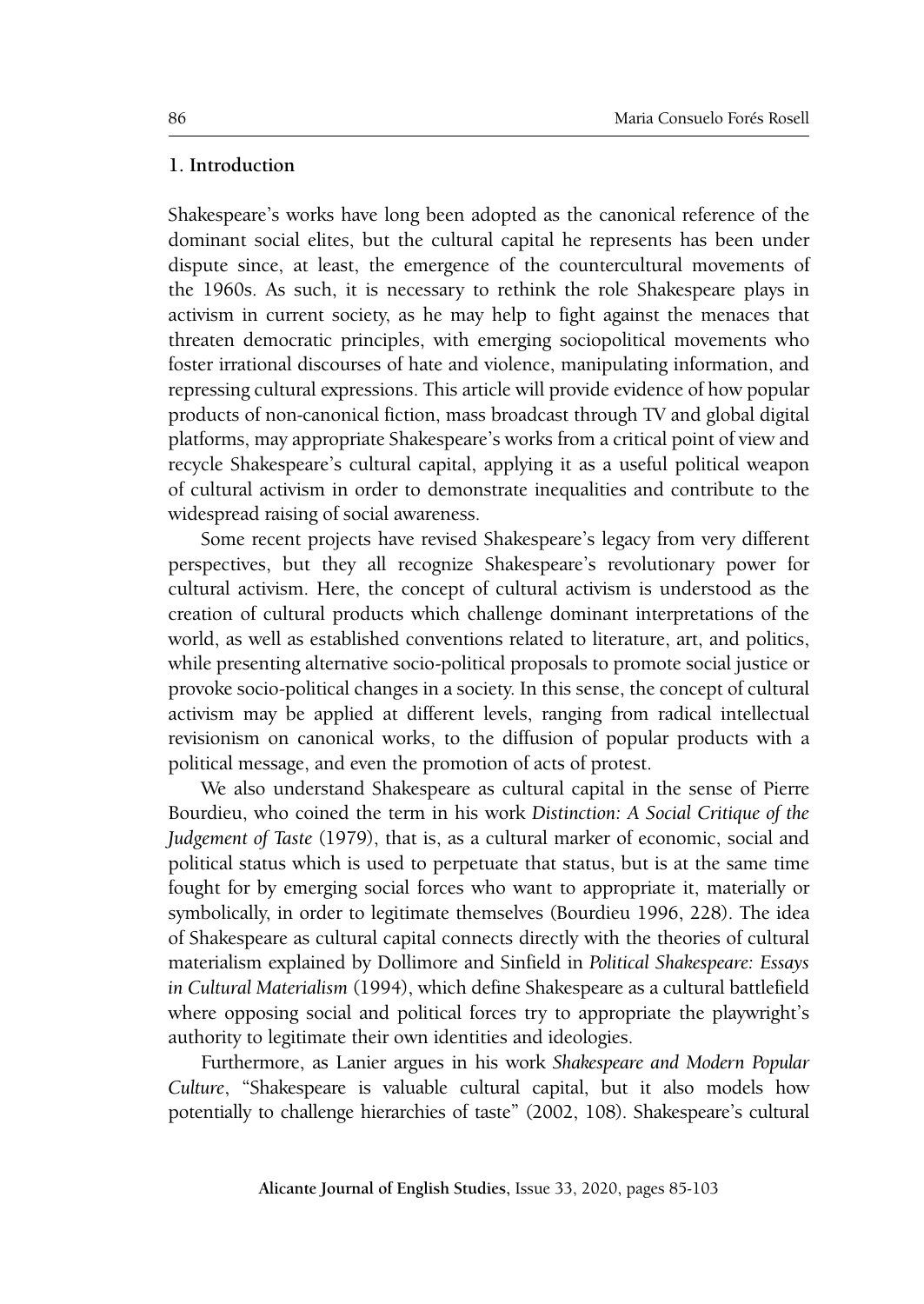capital is thus constantly disputed between those who consider the playwright a sacred representative of the highest culture, and those who attack the place conferred to him as being a symbol of inequality. The backdrop to this cultural dichotomy is the existence of opposing political tendencies, either towards the conservative reproduction of Shakespeare's works or towards the production of radical interventions. In *Broadcast your Shakespeare: Continuity and Change Across Media* (2018)*,* Stephen O'Neill considers Shakespeare an ongoing cultural and ideological project since his cultural capital is transformed through popular culture adaptations which contribute to blurring the boundaries between the terms of highand popular culture, and to redefining the idea of Shakespeare based on openness and difference. This idea fits well with current changing circumstances, taking into account that each time and each context brings their own social struggle to their (different) interpretations of Shakespearean works and uses them as a political weapon, to voice a concrete ideology or make visible a specific vindictive cause.

In this appropriation process, Shakespeare's texts extend beyond their original time period and circumstances while transforming themselves into new cultural products, which range from faithful plays to other creations apparently far-removed from the original, such as *V for Vendetta* and *Sons of Anarchy*. It is precisely these creations that contribute to revising the tenets of Shakespearean representation in the contemporary world in order that they serve the purposes of cultural activism in its quest to raise the social awareness of the audience. Hence, Shakespeare was "deployed as a tool of empire, taught in schools across the world as a means of promoting the English language and the British imperial agenda" (Sanders 2015, 52), although from the second half of the twentieth century onwards, new authors have systematically used popular media, such as TV and cinema, to create more radical versions of the Bard's plays while searching for new audiences.

These new ways of approaching Shakespeare's works not only privilege certain popular media along with some alternative genres, better understood as subcultural, but they also redefine the concept of the Shakespearean, seeing it as something malleable which can be adapted to all kind of settings, thereby increasing its cultural power and also its appeal for activism. The systematic trend of adapting and popularizing Shakespeare's plays by using different formats and points of view, disseminating them through different media and addressing new publics, has been accelerating since the second part of the last century. The critical approach of cultural materialism pays attention to popular cultural forms like television and fiction, considering them just as important as high culture manifestations. It also widens the scope of research to incorporate cultural products often despised or relegated by scholars, but which deserve to be analyzed in depth as they are increasingly influential in contemporary society*.*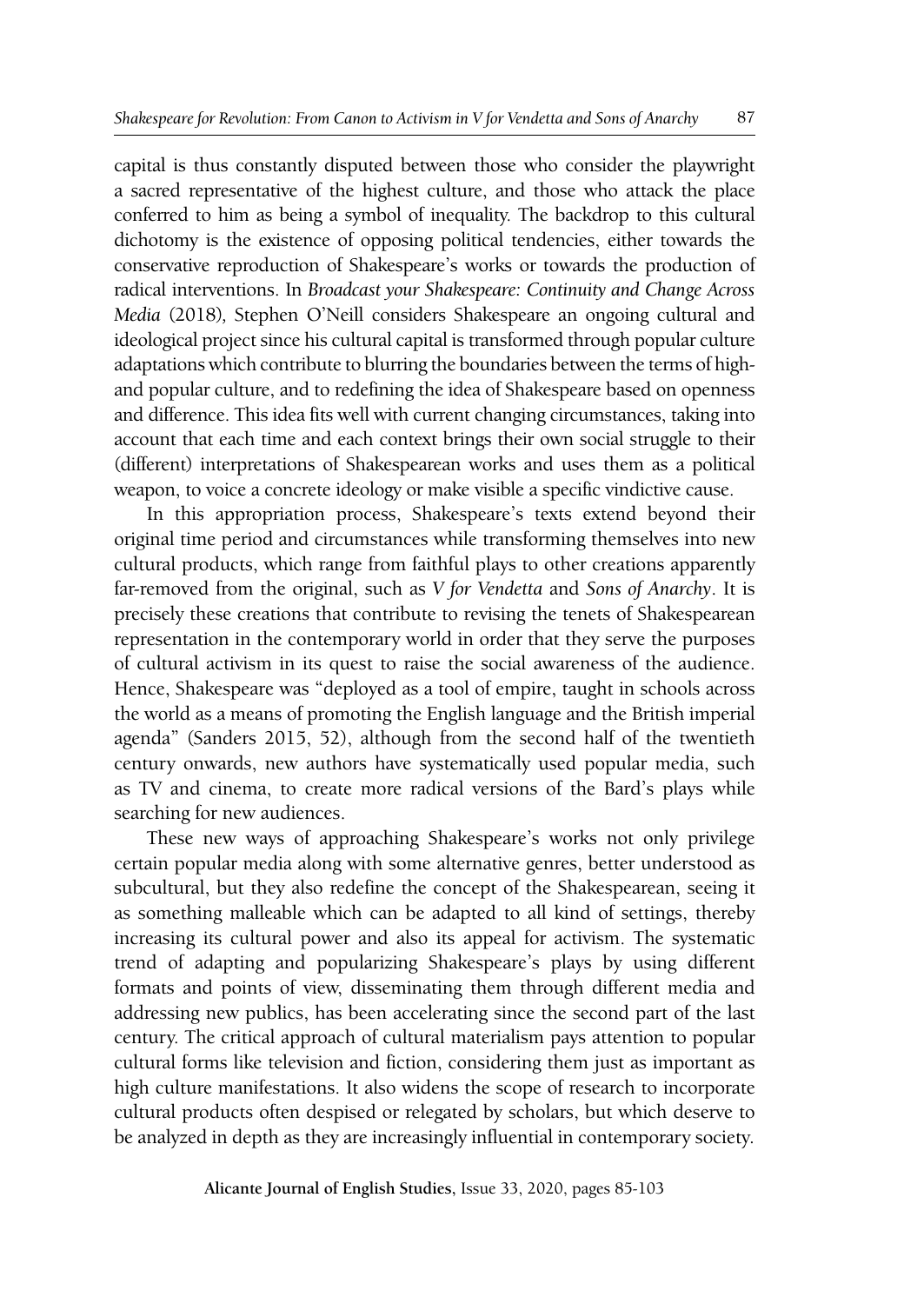As Dollimore and Sinfield affirm, "culture is made continuously and Shakespeare's text is reconstructed, reappraised, reassigned all the time through diverse institutions in specific contexts" (1994, viii). Consequently, it is necessary to take into account Denise Albanese's considerations in *Extramural Shakespeare*  (2010) about the need to reframe the materialist concept of Shakespeare, as the present moment is quite different from the times in which the Bard became synonymous with highbrow culture, and in turn a recalibration of the sociopolitical environment is vital. It currently seems more necessary than ever to apply cultural materialism theories in order to analyze the increasing amount of popular and critical creations which display social or political topics, and that denounce inequality in all its forms.

This article will focus on some recent Hollywood and TV products to analyse successful examples of adapting Shakespeare for the mass public, through reinterpreting his works in a twenty-first-century key in line with current/ contemporary problems and circumstances in order to provide a critical vision from an updated Shakespearean perspective. In these cases, the Shakespearean references are used for activism in that they may help to shape identities and ideologies, both individually and collectively, while adopting more critical positions. The aim of this article is to describe how non-canonical Shakespearean appropriations may help shape ideology while fostering critical thinking and activism in order to readdress inequalities. To this end, this article will analyze how certain elements in Shakespeare's plays have been retaken and reused for political activism in non-canonical versions of Shakespeare's works, using as case studies: Alan Moore's graphic novel *V for Vendetta* and its later film version by The Wachowskis as well as Kurt Sutter's TV series *Sons of Anarchy*.

This conceptual reinterpretation of Shakespeare connects Albanese's claims relating to the elusive and pervasive presence of the playwright in contemporary products with Maurizio Calbi's theories in *Spectral Shakespeares: Media Adaptations in the Twenty-first Century* (2013).This conceptualization of Shakespeare may help to understand the increasingly heterogeneous and fragmentary presence of the Shakespearean legacy in cultural products in the digital media and the global world of the start of the new millennium. Through these new peripheral means of cultural appropriation, Shakespeare can become a political weapon on behalf of those projects which are able to transform his works into texts for activism, applying his dramatic resources to make inequalities visible and help to raise consciousness about them on a wider scale.

In this sense, "[t]o cite a term made popular by the Occupy movement, Shakespeare whether produced or read or cited is a kind of human microphone repeated and repeating, voiced and revoiced, always rippling out to new audiences both global and local" (Garber 2017, 126). Thus, the use of the Shakespearean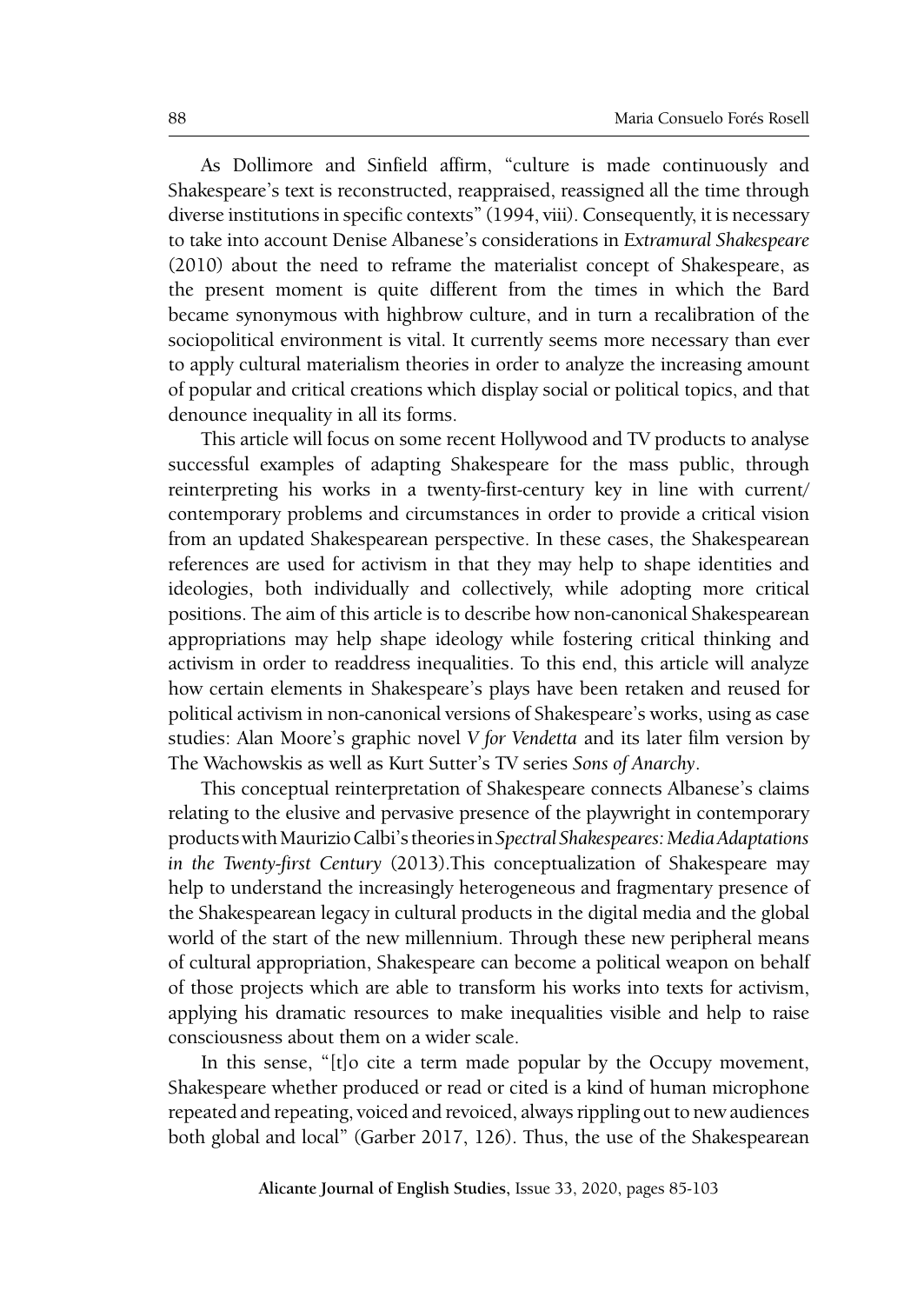legacy in diverse current contexts serves to dignify and amplify any cause which dares to reclaim it. Shakespeare continues to be a constant source of reference and inspiration, able to move the audience and even to mobilize the masses. Garber herself recognizes that "Shakespeare the institution, the idea, the brand, the author and the works can take the lead in trying to bring about much needed changes" (2017, 126), an extremely interesting idea in these confusing times, with the increasing manipulation of information, when it is crucial to have clear ideas and be guided by one's own critical criteria.

Shakespeare's work is constantly modified and his message may be used to reinforce individual ideas or minority groups' identities which fight to gain visibility, and to establish their own rights against their historical social marginalization. In this way, Shakespeare as cultural icon can be considered a political weapon, a resource to facilitate activism for freedom and equality, and he may be appropriated by diverse ideological causes seeking to activate his revolutionary potential. Ryan talks about the "revolutionary universalism" of Shakespeare's plays to articulate "the potential of all human beings to live according to principles of freedom, equality and justice," but that many aspects of this potential are still not being fulfilled today (2015, 9). Albanese, in *Extramural Shakespeare*, agrees that Shakespeare's plays and what he represents still imply a utopian possibility for social improvement and the prospect for a better world.

Furthermore, Ewan Fernie argues that "Shakespeare means freedom and that is why his plays matter, and not just aesthetically but also in terms of the impact they historically have had and can continue to have on personal and political life in the world" (2017, 1). Moreover, he claims that freedom is a supreme Shakespearean value "which has played an important part in the history of culture and which we need to reclaim now" (2). Thus, we might consider that perhaps the true essence of the witty playwright is exactly this revolutionary potential which is latent in all his work and which can be revived for twenty-first-century activism. As Fernie states, Shakespeare entails a struggle for freedom that is "played out time and again in the life and lives, and progressive political movements, which Shakespeare has stimulated or inspired" (7); which suggests that Shakespeare may extend his influence not only in terms of fictional works but also, through them, to people's consciousness, thus inspiring them to act as agents of social change.

#### **2. The Canon and Non-canonical Shakespearean Versions**

According to cultural capital theory, the canon is a reflection of the structures of power in force at a given moment. Consequently, non-canonical genres pose a growing alternative way to represent ideas and stories that is different to the accepted standards of representation established by those who define the canon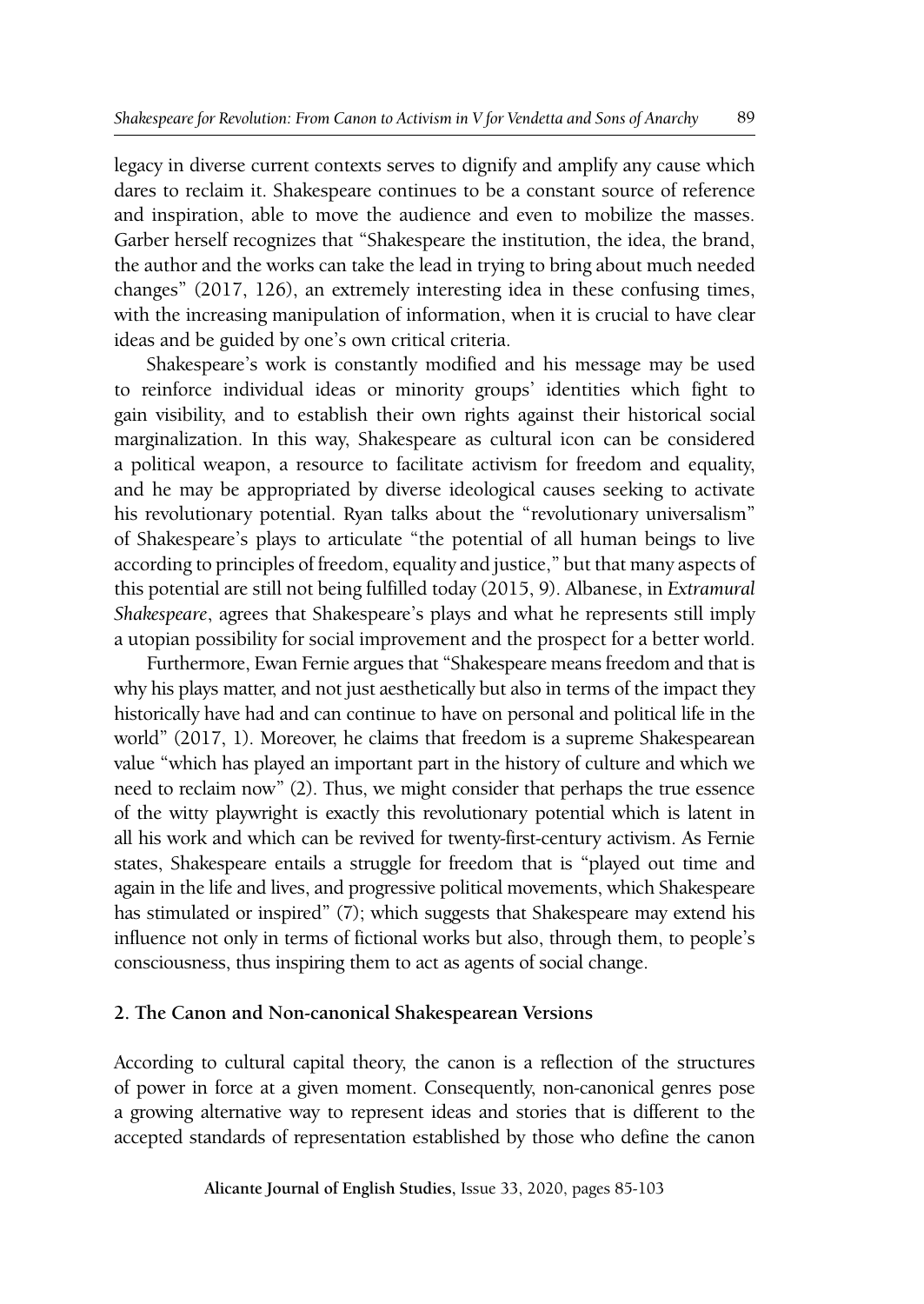as a restrictive and elitist vision of cultural elements. For Krupat "the canon […] performs in the sphere of culture the work of legitimating the prevailing social order" (2005, 157), meaning that the socially dominant class imposes its own world view, which monopolizes the most powerful cultural elements. Shakespeare is a perfect example here, as he is one of the most canonical writers to have ever existed. From the beginning of the twenty-first century, non-canonical genres have offered new possibilities for interpreting Shakespeare while challenging the canon, a trend related to the transformation of how cultural products are produced and received through new digital media and global platforms. Even the most radical of those appropriations are in debt to Shakespeare's legacy, and it is precisely those which most seek to set themselves apart from the original which contribute most to expanding his influence, opening up that legacy to new cultural fields and media. In this sense, as a kind of phantasmagorical pervading presence, the Bard is one of the main inspiring elements in the creation of several recent well-known films and TV series, where other cultural influences rebalance the Shakespearean component, as in case studies used here: *V for Vendetta* and *Sons of Anarchy*.

These non-canonical approaches use appropriation and intertextual references as the creative means to transform Shakespeare into a political tool for activism. In this sense, Kristeva's intertextuality, where texts are a permutation of other texts (1984, 36), is a recurring element, and Hutcheon's ideas about the multi-laminated nature of adaptation (2013, 6) apply well to non-canonical fiction products, which also appropriate multiple influences and cultural references of diverse origin. Furthermore, Julia Sanders affirms that "it is usually at the point of infidelity that the most creative acts of adaptation and appropriation take place" (2015, 20); which reinforces the important role of non-canonical Shakespearean versions that take Shakespeare's plays as a peripheral or non-central reference, then mix them with many others and, thus, contribute to give them new meanings.

For Sanders, adaptations tend to make a canonical work more accessible to wider audiences through the use of proximation and updating, with the aim of bringing it closer to new or younger audiences (Sanders 2015, 21). One such case is *Manga Shakespeare* by the independent British publisher SelfMadeHero which, since 2007, has produced a series of *manga* versions that adapt Shakespeare's plays to the conventions of this cool Japanese genre, making it closer to youth tastes. Compared to adaptation, appropriation "adopts a posture of critique, even assault" (Sanders 2015, 4), and it is more radical and more political, not only in its methods of approaching the source, but also in its purpose of revise it. A good example is Neil Gaiman's graphic novel *The Sandman* (1990-1996), which appropriates not only several Shakespeare plays such as *A Midsummer Night's Dream*, *The Tempest* and *Hamlet*, but also the figure of the playwright as a character, one who appears throughout the saga alongside the main character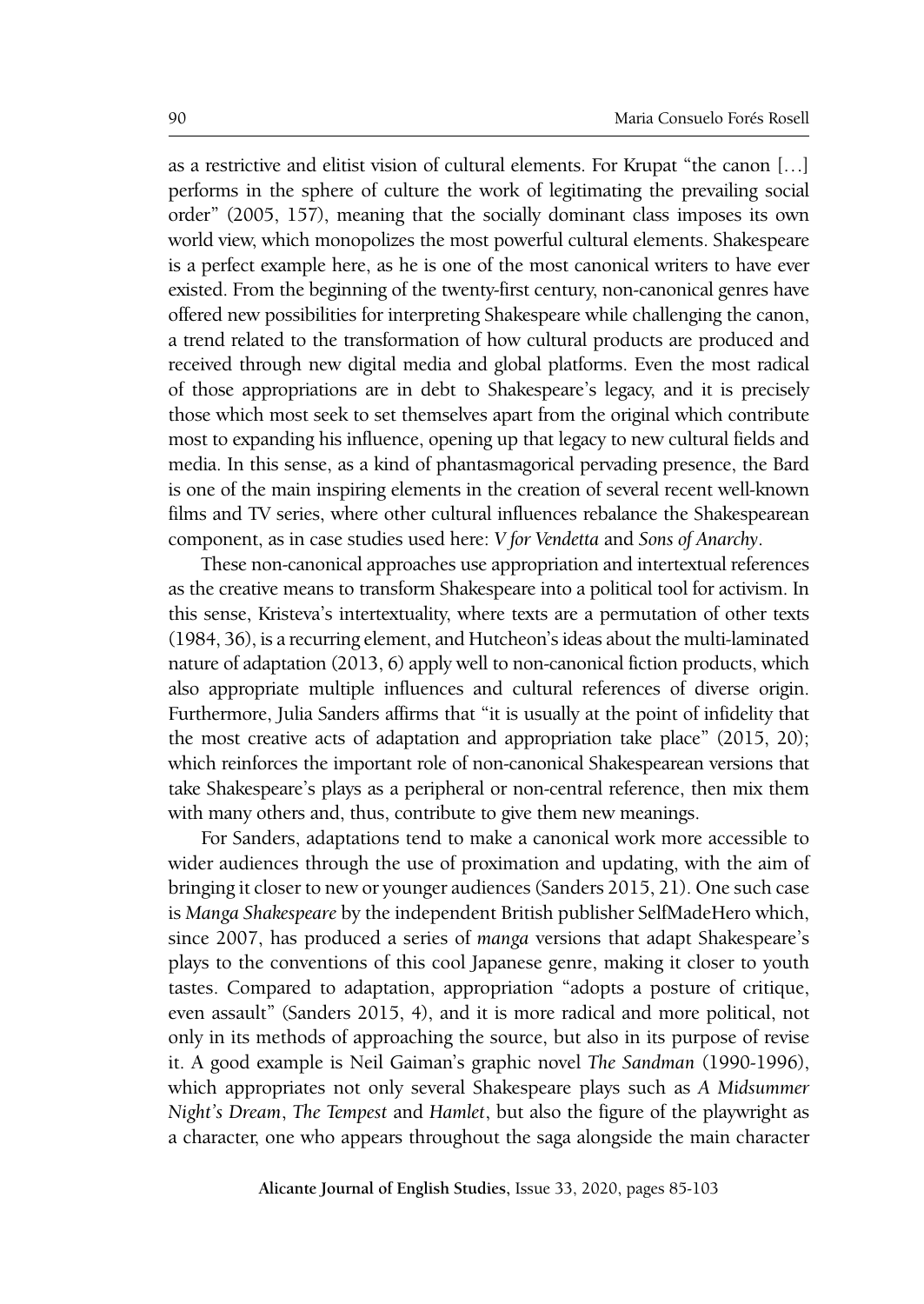Morpheus. If the value of Shakespeare as cultural capital has been growing over time through the multiple adaptations and appropriations of his works, this is in no small part thanks to his mutability. As new less conventional versions have proved, the interpretation of Shakespeare's works is subject to constant revisions which fuel the intellectual debate and enrich their understanding. At the same time, it is obviously true that he is also a symbol of cultural prestige, and represents powerful cultural capital which is used by governments and authorities as much as it is attacked by radical revisionists and iconoclastic authors with a more revolutionary perspective on his work. This is the case of recent non-canonical cultural products from politically more radical approaches that contribute to the reinterpretation of canonical Shakespeare's plays, which also expand them to new and unknown adaptational territories that definitely contribute to their updating from critical criteria.

In her theories about adaptation, Hutcheon affirms that "adaptation, like evolution, is a transgenerational phenomenon" (2013, 32), which seems especially true in Shakespeare's case as his "[s]tories do get retold in different ways in new material and cultural environments" (2013, 32). Although we might consider both adaptations and appropriations as "offspring" or mutations of the original which have morphed to accommodate themselves to new times and new media, we should also take into consideration Calbi's theories about the elusive nature of Shakespeare's texts, which make more diffuse the borders between original and adaptations, while contributing to redefining the concept of Shakespeare as an object of cultural consumption, which is constantly being recycled and reused.

Moreover, with the arrival of the new millennium, the forces related to Shakespeare and his growing mass-market have been affected by the interconnected phenomena of globalization and digitalization, as Richard Burt and Lynda E. Boose have recognized (2006, 1-6). Burt introduces the term "glo-cali-zation" to explain the collapsing of the local and the global through film adaptations of Shakespeare which blur or erase distinctions between categories such as highand low culture, original and copy, pure and hybrid, English and foreign (2006, 15-16). To this end, old cultural symbols related to high culture mix with new symbols that come from popular culture, and both reach almost every part of the planet through digital platforms. Furthermore, the blurring effects of "glo-calization" on assumed cultural dichotomies may enhance its sociopolitical impact on global audiences, as Calbi also recognizes, and consequently the political impact of non-canonical fiction products may be exponential.

Through their digital and global mass media broadcast, Shakespeare contents expand and, thus, "Shakespeare cannot rightly be placed squarely on the side of hegemonic, dominant culture or counter-hegemonic, resistant subculture" (Burt 2006, 16). In other words, currently Shakespeare is being appropriated by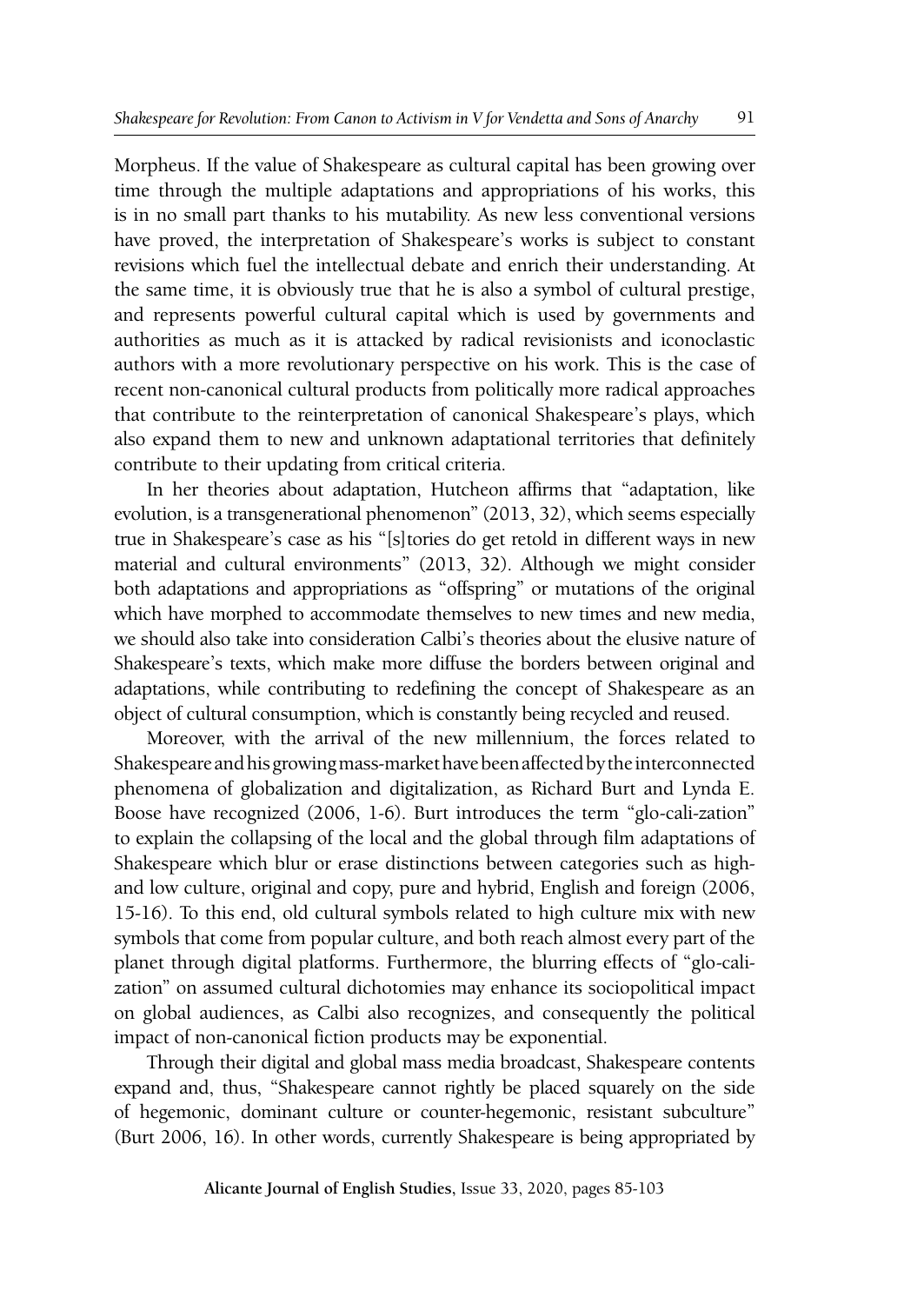people for their own purposes, beyond his instrumentalization by a specific social class. This offers new possibilities for the reinterpretation and understanding of Shakespeare's plays, especially in terms of the audiovisual formats exhibited on the screens of cinemas, televisions or, and particularly, through new technologies, such as computers, tablets and smartphones connected to the Internet, which transform the broadcast into a global experience shared by millions of people around the world.

In this way, Shakespeare has actually become the object of global poaching and cultural raids, to use terms close to Michel de Certeau's concepts (1984, 165-176), for different purposes and is mixed with other intertextual references. Thus, Shakespeare has turned into a kind of global visual icon and an incredible source of cultural experimentation, which seems to have increased his influence since the final decades of the twentieth century, to judge by the volume of cultural products recently created that are more or less indebted to the dramatist's work. Moreover, popular culture is full of Shakespearian references, probably because adapting Shakespeare's language to the taste of modern audiences can attract a wider public. In this process, Hollywood has been the main mass producer of Shakespearian versions especially from the 1960s onwards, and exemplifies "the cultural osmosis" Sanders refers to in that, very often, adaptations adapt other adaptations (2015, 13). This happened following the success of Wise's *West Side Story* (1961) and Zeffirelli's *Romeo and Juliet* (1968), which have become canonical representations that have themselves also been appropriated by new non-canonical transpositions.

In the long tradition of adapting Shakespeare's repertoire to audiovisual format for wider audiences, there are quite canonical attempts such as Branagh's film adaptations such as *Henry V* (1989) and *Hamlet* (1996), which seem to seek continuity with the tenets developed over decades about Shakespeare's representation. Even in more commercial products such as *Much Ado About Nothing*  (1993), Branagh's versions seem to rely as much on the cultural capital Shakespeare represents, as on the "specific cultural associations" the Bard has acquired over time, which "include his identification with culture, quality, Britishness, tradition and wisdom" (Shellard & Keenan 2016, 5). Hence, Branagh's revisions, in general, are faithful to the canonical representation of Shakespeare's plays, deploying the most traditional values associated with Shakespeare as key to his adaptations. Branagh's versions, therefore, benefit from the association of his name with Shakespeare's brand, becoming a synonym for traditional high-quality adaptations.

On the other hand, there are more radical creations which may be considered interesting precedents that paved the way for the alternative productions that will be analyzed in depth later as case studies. In the case of *V for Vendetta,* it is interesting to recall Wilcox's *Forbidden Planet* (1956), the sci-fi film version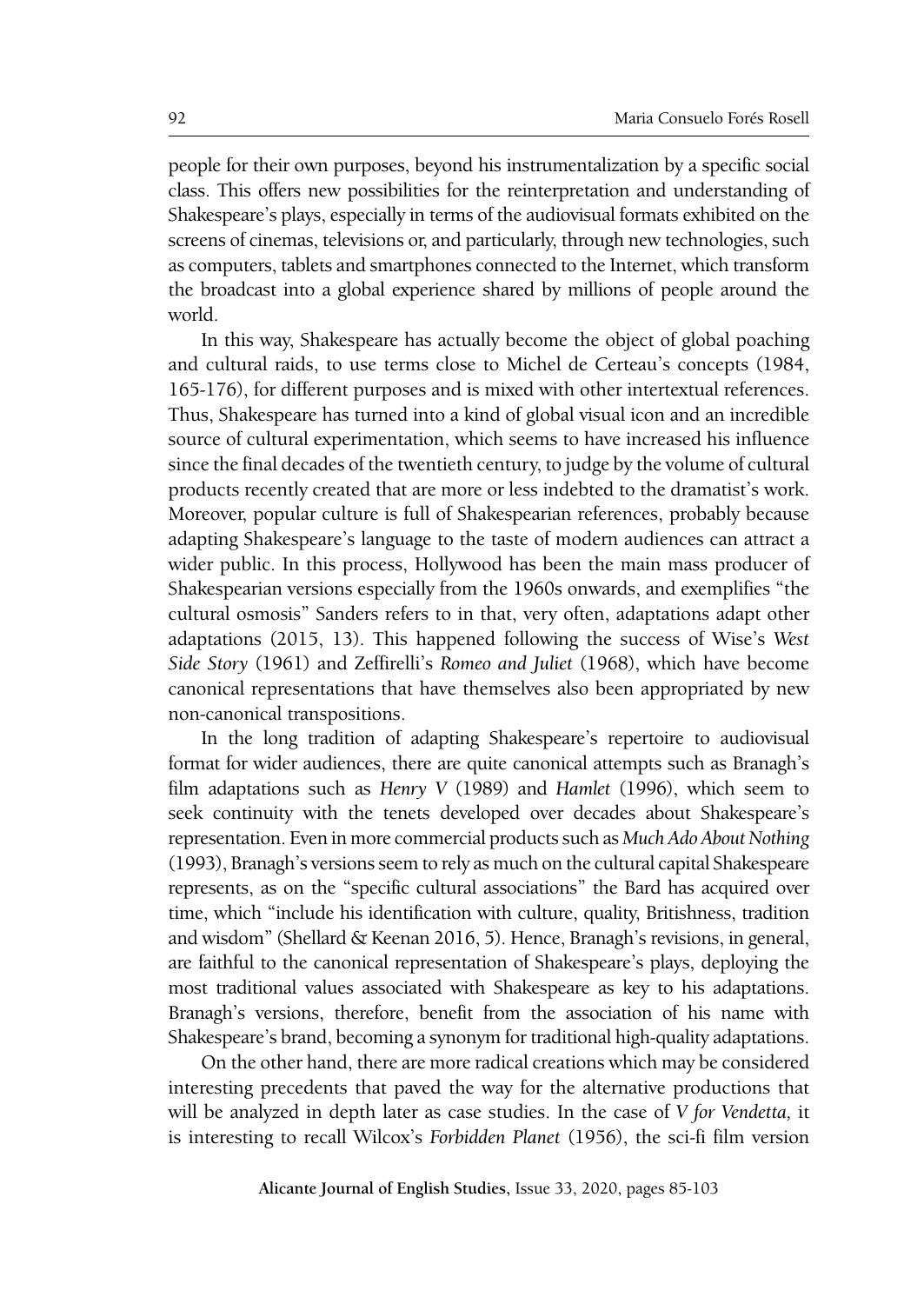of *The Tempest* that foresees the threats of technology, as well as the cold technological vision of Michael Almereyda's *Hamlet* (2000), which resituates the play in a global corporation, with a profusion of surveillance cameras monitoring everyone's movements. Among the multiple modern Shakespearean versions, some resituate Shakespeare's works in America, as is the case with *Sons of Anarchy,* which has important precursors in the shape of Baz Luhrmann's *William Shakespeare's Romeo + Juliet* (1996), a successful postmodern film framed in MTV style and set in a fictional seaside city which resembles Miami, where the Capulets and Montagues are rival drug mafia families, and Gus Van Sant's risky personal appropriation of *Henry IV* in *My Own Private Idaho* (1991), which transposes the Shakespearean plot to the genre of the American road movie, telling the adventures of a couple of gay hustlers.

Thanks to projects like these, which defied the dominant view of the Bard's legacy, Shakespeare's plays have been adapted to so many different settings and periods that it has caused their plots and characters to evolve and update, almost constantly, to every new relevant social situation which demands a new Shakespearean perspective. These adaptations and appropriations act as cultural activism that changes the way we see and understand Shakespeare, while transforming him as cultural capital. In the introduction to *Shakespeare/Not Shakespeare*, Desmet, Loper and Casey (2017) argue for a rhizomatic concept of artistic relations, where the Shakespearean binaries are realigned on a continuum which defies the hierarchies of origin and influence that usually affect adaptations and appropriations. Although they recognize that Shakespeare expands both through reproduction and variation; interestingly, those works which use Shakespeare as a point of departure for new intertextual connections, can relate the Shakespearean corpus to almost anything, including power structures and social struggles.

Far from being delimited by his canonical representation, the Bard expands beyond these boundaries through the variation that non-canonical fiction entails, interconnecting Shakespearean references with other equally spectral intertextual meanings. Through such intertextual references, non-canonical Shakespearean appropriations put Shakespeare in contact with other unexpected popular cultural references and apply the Shakespearean legacy to unusual, and often unprecedented, social and political contexts. Thus, non-canonical Shakespearean fiction widens the scope of both the representation and the critical interpretation of Shakespeare's works, while at the same time using them to make visible specific social and political realities with the ultimate aim of raising consciousness among the audience. Once aware, the audience could then help to readdress those situations, or at least adopt a critical stance in order to fight against inequalities.

Non-canonical Shakespearean versions often use Shakespeare's works as peripheral references in conjunction with other alternative cultural resources.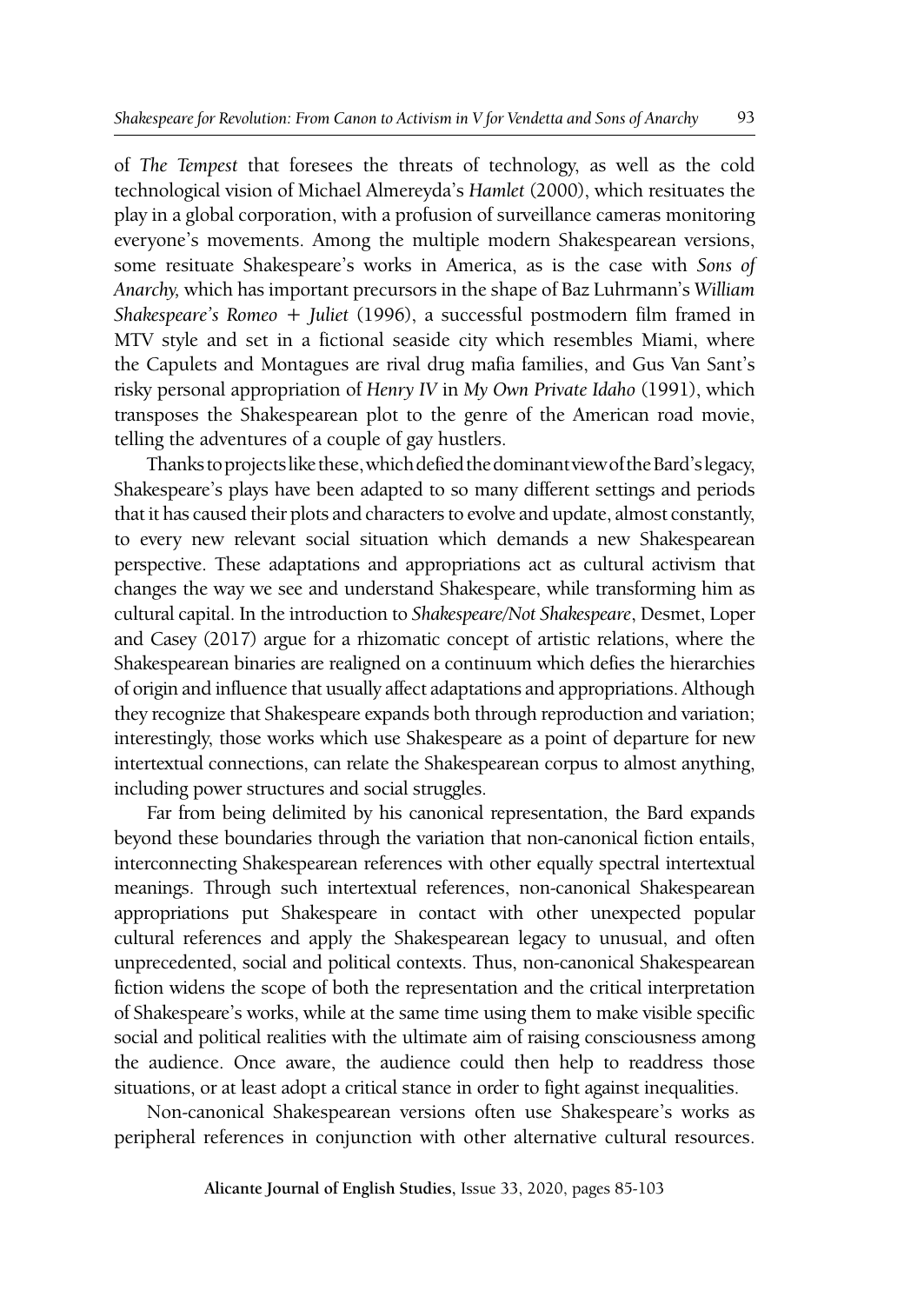In doing so, the Shakespearean legacy is redefined through the balance that is established with other popular references. Obviously, entertainment products such as Hollywood films or TV series aim at maximizing economical income from box office or advertising earnings, but some also have a political content that they want to be considered. As some popular and successful non-canonical fiction works, such as *V for Vendetta* and *Sons of Anarchy*, have demonstrated, the fact of reaching mass audiences, amplified by global digital platforms, has made it possible to provide viewers with a critical vision on current sociopolitical topics. Wide audiences, in this way, are able to access entertainment products which also give them a political message reinforced by Shakespeare's cultural authority.

In adapting Shakespearean plays for a wider and, particularly, younger audiences, the language is tailored to suit contemporary style and therefore make them more accessible, while maintaining the use of key quotations. For Lanier, this poses some interesting questions of cultural authority, such as, "[I]s the Shakespearian language being preserved so that it can mythologize pop icons, genres, and attitudes? Or is the pop imagery and style designed to lend Shakespearian poetry a hip currency?" (2002, 87). Maybe the answer to both questions is affirmative, as the process of adaptation, or appropriation, affects both sides of the operation. Through these two processes, Shakespeare acquires currency and also renews his cultural capital, while versions which apply Shakespearean mythology to their characters and genres also increase their cultural impact through their appropriation of the cultural authority the playwright represents.

Revisions that update and transform Shakespeare's plays may, for these reasons, be fostered for political motives which appropriate Shakespeare's discourse through quotations and visual references to reinforce critical positions and promote more progressive ideologies. Although Shakespeare's commitment with more progressive politics depends on the aim of the project's creator, and the approach he or she gives to the appropriated contents, Shakespeare's legacy as cultural capital is currently being recycled and reused as a political weapon by non-canonical fiction.

# **3. Activism Through Non-canonical Shakespearean Fiction:** *V for Vendetta* **and**  *Sons of Anarchy*

As a consequence of the expansion of digitalization and globalization, there are some formats which are being privileged, especially young adult popular audiovisual formats and genres, but which also may appeal to adult audiences, such as dystopian film and TV series, which have contributed to opening the way for Shakespeare's narratives to be applied in new contexts. We should, however, take into account that youth culture is both a mediated and a consumptive culture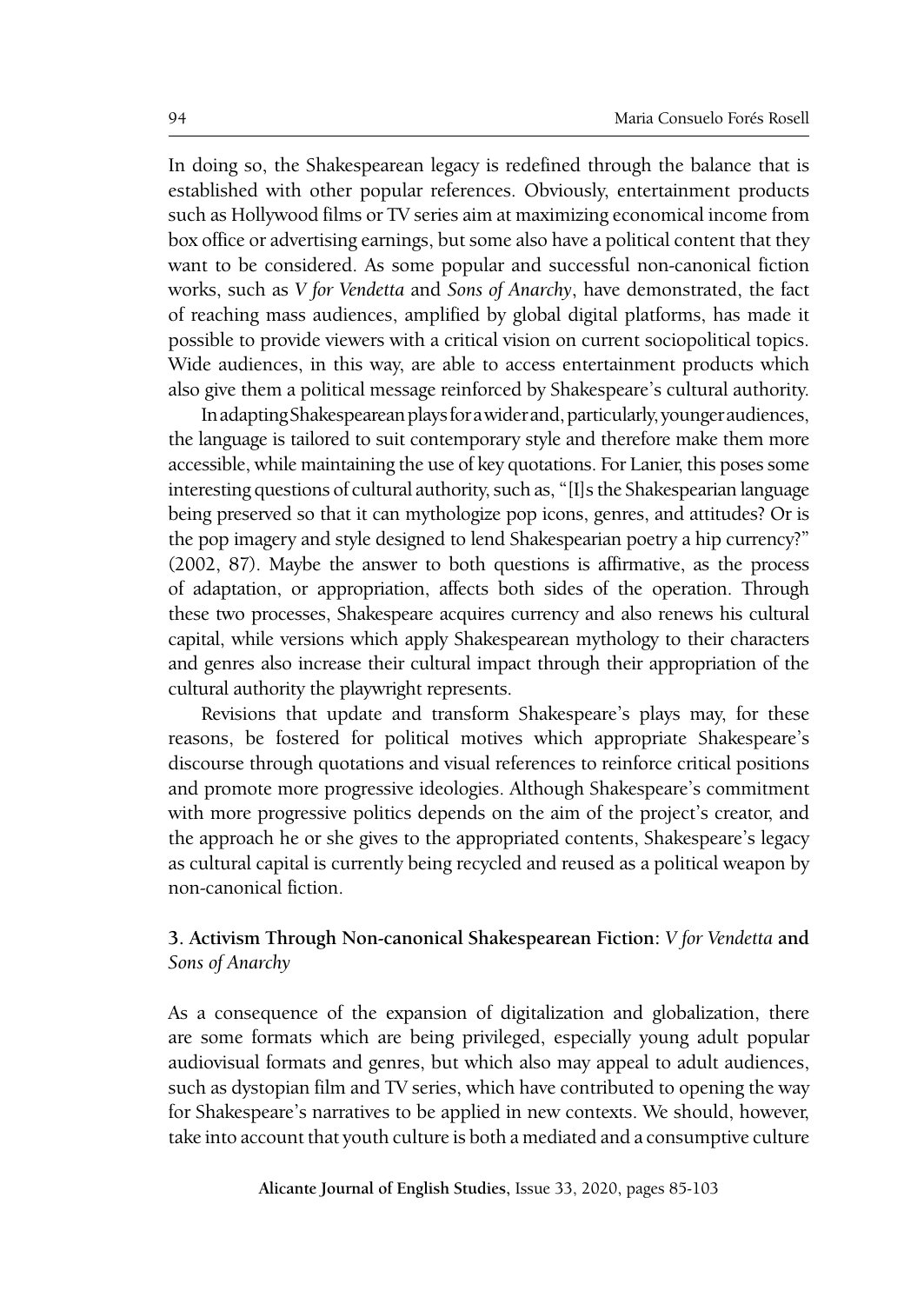(Hulbert et al. 2006, 6). Furthermore, as "18 to 34 is the key demographic for almost every media" (Hulbert et al. 2006, 7), in many ways young audiences make a huge contribution to shaping the products and trends launched within the cultural market. In this sense, *V for Vendetta* and *Sons of Anarchy* exemplify how Shakespeare's works may be appropriated for cultural activism. Of all Shakespeare's works, *Hamlet* is possibly one of his most political plays, dealing as it does with a young intellectual prince coping not only with feelings of revenge but also with endemic corruption, facts which lead him to commit regicide in a bid to fix a world "out of joint". Consequently, it can provide sound cultural references to be used for activism, as will be illustrated by the two case studies chosen here. It cannot be forgotten that Hamlet's commitment is double: he pursues vengeance at the same time as freeing the kingdom of Denmark by killing its illegitimate king. In this sense, the mere planning of the murder of the monarch in a play entailed revolutionary ideology in the Elizabethan age. This revolutionary potential has strong connections with recent popular cultural products such as Sons of Anarchy and V for Vendetta, which retake the topics of revenge, justice, and freedom with a strong violent component.

In '*Hamlet' and World Cinema* (2019), Mark Thornton Burnett studies how adaptations of *Hamlet* from the 1960s to the 1980s focused on the working class and the changing industrial landscape, echoing the social changes and the political struggles of the period. Furthermore, Burnett points to the "generational urgencies, as expressed in the worldwide impact of youth movements, which in turn took energy from, and served to further, experimentation in the arts and broader debate about political organization and social moves" (2019, 33). Since then, audiovisual versions of *Hamlet* have voiced generational troubles, together with sociopolitical demands, thanks to the identification of new younger audiences with the various updated reincarnations of the contradictory figure of the Prince of Denmark. According to Fernie, "Shakespeare's plays crystallize a number of different kinds of freedom dramatically" (2017, 2). One of the most important in the Western tradition is the freedom to be oneself, but also the freedom to do what one likes, the freedom to be different, and also the freedom to enter evil (Fernie 4). All these types of freedom are present in Shakespearean plays such as Hamlet, and are inherited by the characters it inspires as his modern reincarnations, such as Jax in Sons of Anarchy and V in V for Vendetta.

*V for Vendetta* and *Sons of Anarchy* are appropriations of Shakespeare's *Hamlet*. The Shakespearian text is as spectral as the ghost of King Hamlet: it appears only at some specific moments, but its presence is made felt all the time. Notwithstanding his peripheral or spectral presence, thanks to Shakespeare's cultural authority, a masked terrorist and an outlaw biker are transformed into tragic though complex avengers who perform the alter ego of a modern Hamlet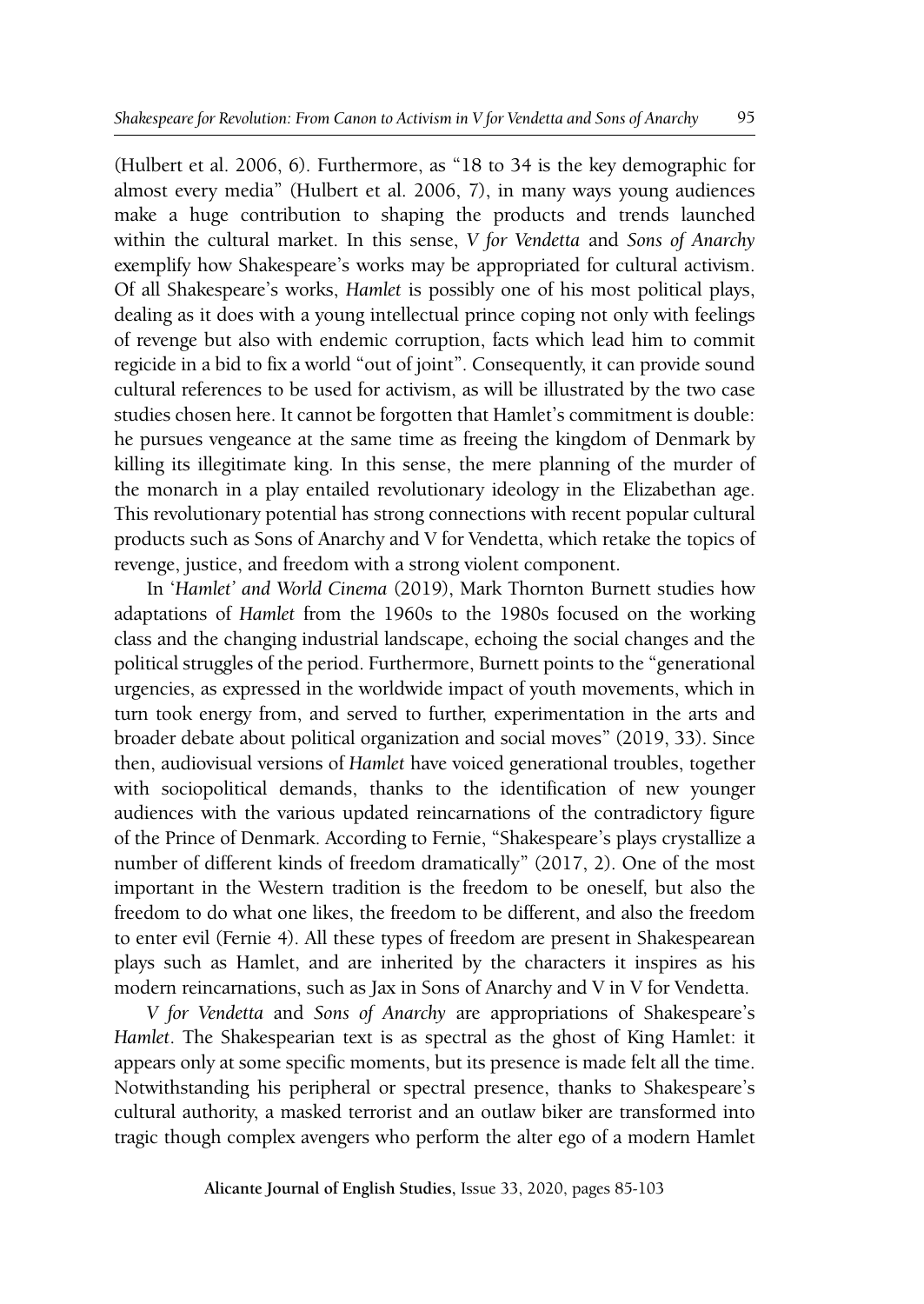in quite different contexts. Through non-canonical genres, such as dystopian fiction and outlaw bikers subgenre, the Shakespearean background achieves new meanings while reinforcing the discourse of the modern avengers. Both heroes live in a wild, chaotic world, where violence seems to be the only efficient resource to readdress the situation and accomplish the revenge they deem necessary, even if this brings about the fatal end of the doomed avengers.

Alan Moore, writer of the script, and illustrator David Lloyd created *V for Vendetta*, which was first published during the 1980's as a serial comic by the British magazine *Warrior* and then continued by American comic publisher DC, which finally edited it as a complete graphic novel in 2008.The main character, known as V, fights against the fascist authority in a future Britain while symbolically wearing a mask and disguised as Guy Fawkes, the Catholic activist who took part in the Gunpowder Plot to blow up the English Parliament on November 5, 1605. V revives the revolutionary spirit of Fawkes and carries out his failed plans against the corrupt government who have abolished democracy and seek to find and detain him as a terrorist. This radical message was taken further in the film version, with the same title as the graphic novel, by the Wachowski brothers (2005), who are the true creators of the project as they wrote the script and produced the film with the help of a member of their crew, McTeigue. Their masked hero mobilizes citizens to act against the unfair government, marching through the streets with them and thus becoming their accomplice in bringing about an effective revolutionary change, while they become his audience when he finally blows up the Parliament building at the end of the film.

Both the *V for Vendetta* graphic novel and its later film version change the context of reference of Shakespearean works in order to reuse them with new political intentions. The original graphic novel was conceived as a fierce critique of Thatcher's government of the 1980s, represented as a future British authoritarian regime in a post-nuclear London. Shakespearean references are intermingled with diverse cultural quotations, all of them pervaded by an anarchist discourse, later also taken up in the film adaptation. In both cases, through the framework of dystopian fiction, Shakespeare's cites are critically re-contextualized as a dark vision of a society in the near future ruled by a totalitarian government that uses repressive tactics of control against the population, such as the manipulation of news and the extensive use of surveillance camera systems. But in the case of the Wachowskis' film version, despite keeping the setting of London, the new contextualization of Shakespeare is redirected to a projection of America under Bush's Administration at the beginning of the new millennium, showing its abuses of civil rights. Interestingly, the rise to power of the dictator in the Wachowskis' version is due to a pandemic which causes chaos and it is used as an excuse to persuade people to give up their freedoms for their supposed security.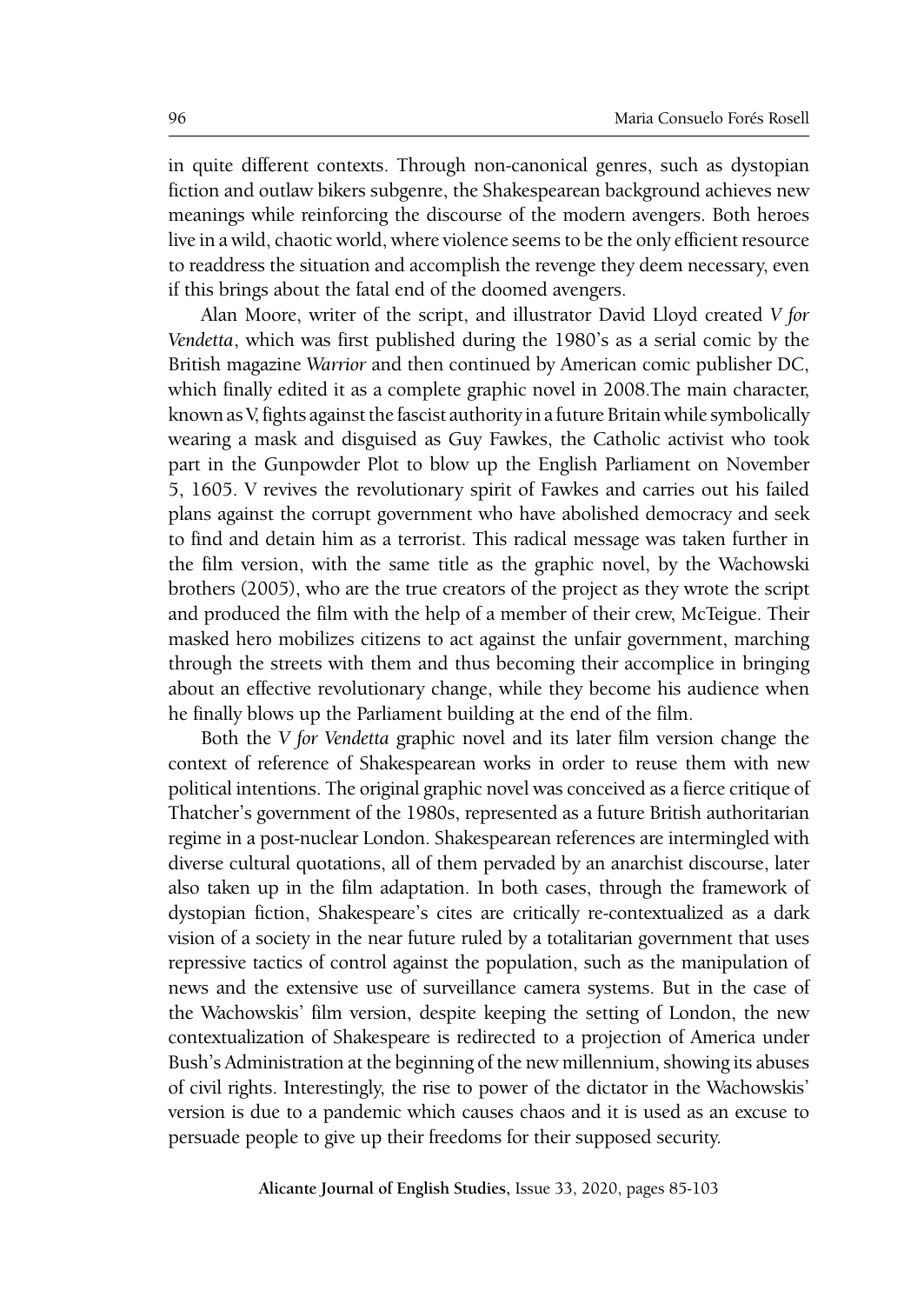In the graphic novel, V's quotations from *Macbeth* that he uses against the Gunpowder Plot are reinterpreted with a new meaning in a new political context, thus reversing the message to support V. In the film's initial fight scene, instead of the *Macbeth* lines which were in Moore's original comic, the Wachowskis insert a quotation from *Hamlet* (3.1.52-55) in V's speech,: "We are oft to blame in this: 'Tis too much prov'd, that with devotion's visage, and pious action we do sugar o'er the devil himself", to attack the hypocrisy of government and the abuse of citizens. In widening the scope of their quotations beyond those of Moore's graphic novel, the Wachowskis also include interesting additions such as *Sonnet 55*, but addressing it to Guy Fawkes as a promise to preserve his legacy (Friedman 124). With this change of addressee, Shakespeare and Guy Fawkes are aligned in the same cause as V's. These variations imply a large conceptual change that affects the narrative structure of the film, which becomes a modern revenge tragedy, and also transforms the configuration of the main character, masked V, into a classic tragic avenger. In his dramatic appearances, but especially when addressing the bust of Shakespeare in the film version, or the statue of Justice in the original comic, V's soliloquies remind us of those of Hamlet himself. Furthermore, V's eloquence and strange behavior may be easily misunderstood, as too are those of the Prince of Denmark, leading to him being taken for a mad person that gives vent to insane thoughts.

In *V for Vendetta*, both Moore's comic and later the Wachowskis' film appropriate the cultural capital Shakespeare represents, positioning the Bard on the left and consequently making him the ideological and aesthetical supporter of revolution. As a spectral dystopian projection of Hamlet, V defends anarchism as a true ideology which can combine destruction and creation, thus justifying extreme violence as a necessary means through which to improve the current situation. Thus, Moore uses the quotation from *Henry VIII* (1.4. 75), "O Beauty, 'til now I never knew thee", to show how V refuses Justice as an unfaithful companion, in favor of Anarchy. V's commitment resembles Hamlet's determination to achieve not only personal revenge but also a political change at the highest level. Both purposes are strongly connected because the avengers only can take their complete revenge through the death of their offender, who is also the unfair ruler of the country. In this way, the completion of their premeditated vengeance brings about the liberation of the nation. Hamlet and V for Vendetta pose the need to resort to direct action and even violence, as the only possible way to change the status quo. Both main characters plan cautiously their acts to achieve their objectives, and also both of them know that the accomplishment of their master plan will imply their own destruction.

Ott argues that the film of *V for Vendetta* "mobilizes viewers at a visceral level to reject political apathy and to enact a democratic politics of resistance and revolt against any state that would seek to silence dissent" (2010, 40). In this sense, the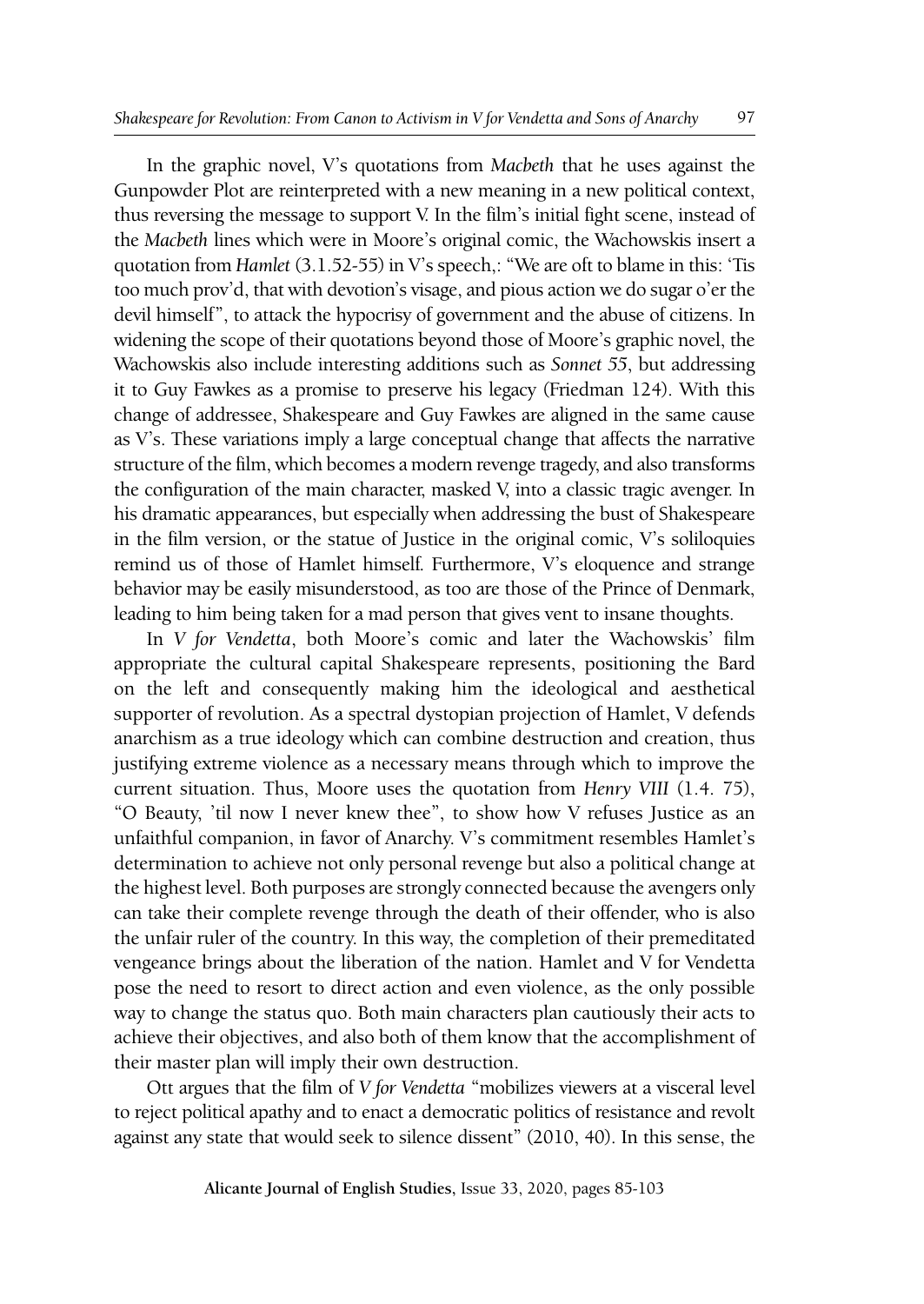film is able to make people think and react by showing their discontent against unfair current situations. Thus, the creation of a masked avenger inspired by the image of Guy Fawkes during Thatcher's mandate was really subversive, but limited in scale to the world of comic, where *V for Vendetta* became a cult graphic novel with an evident political taint. Some decades later, The Wachowskis' film version reached global diffusion thanks to digital platforms. In consequence, their message has become inspiring for many people who have taken part in social movements and political protests around the world, wearing the same Guy Fawkes mask of V.

V's mask has become a revolutionary symbol of the struggle for freedom, and masked demonstrators appeared in the Arab Spring which started in Tunisia and Algeria in 2010 and was followed by uprisings in many other Muslim countries in the following years, as well as in both the Spanish 15-M movement and in the American Occupy Wall Street movement, which began in 2011. In fact, the hacker activist organization Anonymous was the first organized protest group to use V's mask as a corporate image during its actions against the Church of Scientology in 2008. Indeed, Anonymous' appropriation of V's image along with his speech style has transformed him into a pervading presence in its own social media campaigns, including the annual global mobilization known as the Million Mask March which they have been celebrating on the November 5 since 2011, replicating the final scenes of the film version in the real world.

In having Shakespeare and Fawkes as allies, *V for Vendetta* seeks to empower people, compelling them to act and demand their rights. The film version by the Wachowskis and McTeigue is particularly successful in this respect, placing a mirror in front of people and showing them on the screen who they are and what they can do: as citizens they are the true origin of real power, meaning they have the authority to put people into government and also to remove them, and, in particular, to demand changes and even resort to direct action when authorities abuse their conferred power in any sense.

This same mirroring effect of hidden or unperceived realities is also achieved by the recent Fox TV series *Sons of Anarchy* (2008-2014), currently availably globally on the streaming service Netflix. It was created by Kurt Sutter, who was scriptwriter, director and producer of the series, and is an American transposition of *Hamlet* to the non-canonical subgenre of outlaw bikers. In this context, Shakespeare's play is set in a violent Californian motorcycle club inspired by the Hell's Angels, that traffics firearms and drugs. The series gives a critical portrait of pre-Trump American society as a contemporary reflection of the corrupted Elsinore. The spectral presence of *Hamlet*'s plot and characters in the series gives dramatic strength and political depth to the adventures of the bikers, which depict the true reality of a society strongly divided and stratified. This society is transforming as a result of economic crisis and technological changes, which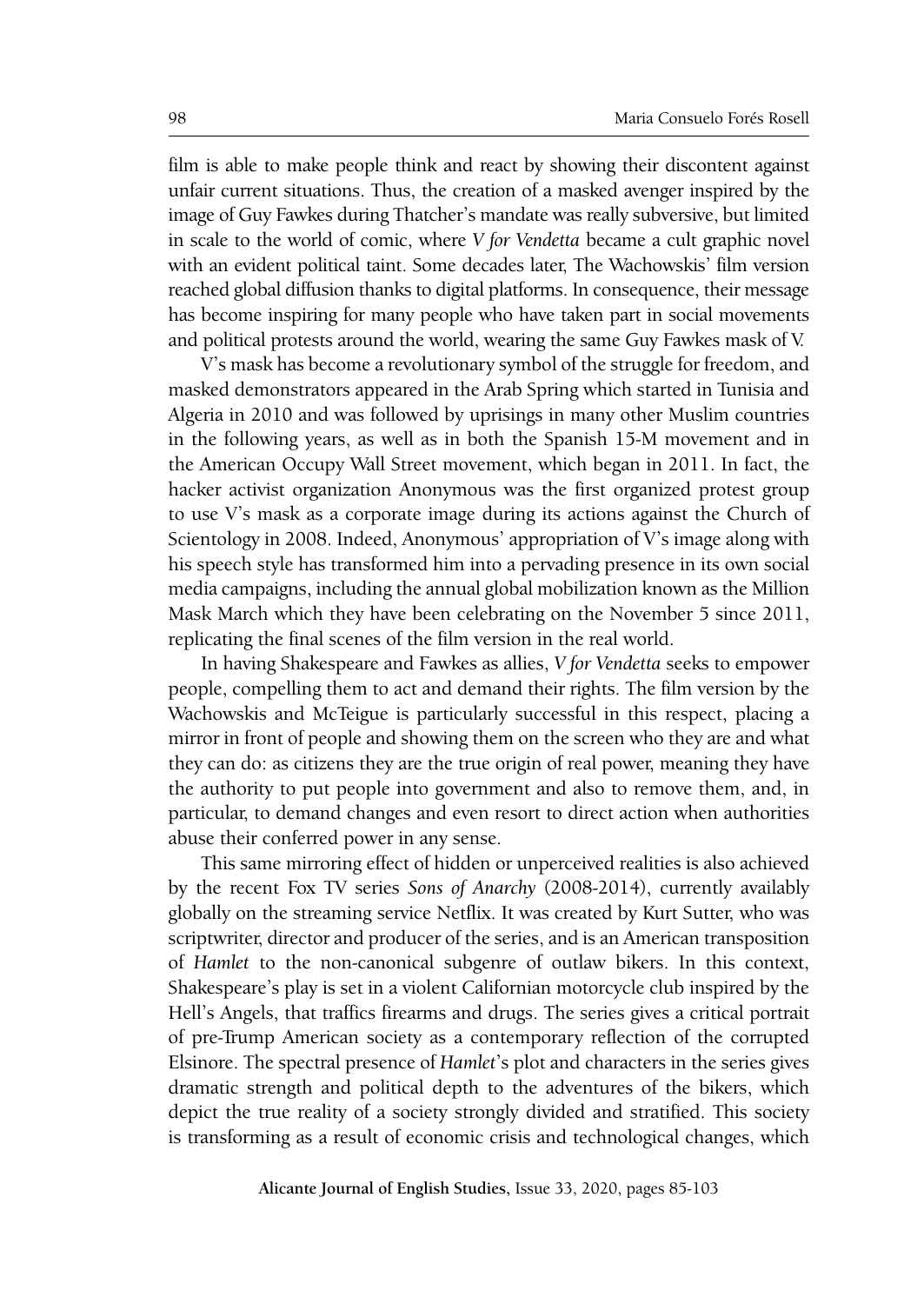have increased social differences and given rise to irrational sociopolitical forces tainted with racial prejudice.

As in classic revenge tragedies, in this series revenge is the fuel for action and violence pervades everything. Characters are strong and have violent impulses, female characters as much as the males, a novelty with respect to the original Shakespearean play. All have dangerous secrets to keep, and must confront conspiracies, regrets and struggles for power. The main character is Jax Teller (modern Hamlet), whose father was killed by Clay (Claudius), the club's president, who then married his accomplice in the murder, the widow, and Jax's mother,7 Gemma (Gertrude). Jax discovers the truth through a secret manuscript his father had written before dying in a mysterious accident, and on the basis of this he wants revenge and to take back the presidency of the bike club, with the help of some loyal friends such as Opie (Horatio), and the support of his old high school sweetheart, Tara (Ophelia).

For those aware of the connection between the original Shakespearean play and the TV series, Sutter makes it more evident through the titles of several episodes, which are short quotes from *Hamlet*, such as *"Burnt and Purged Away"*, *"To Be*-*Act I", "To Be-Act II*", *"To Thine Own Self"* and *"What a Piece of Work is Man*.*"* Jorge Carrión affirms that intertextuality is a modern obsession, as on many occasions we find in the same titles the very interpretative key to the episodes, and also a reminder that they are the updating of a tradition which is reincarnated in new historical contexts (57). This is the case with *Sons of Anarchy*, where some titles explicitly refer to the fate of Jax, as Hamlet's reincarnation, in his taking on of the corrupt world that surrounds him in the club. The last episode of the series, *"Papa's Goods"*, reinforces the Hamletian connection as it ends with the last quotation taken from a letter Hamlet writes to Ophelia in Act II, scene 2, as a kind of farewell:

Doubt thou the stars are fire; Doubt that the sun doth move; Doubt truth to be a liar; But never doubt I love. (Shakespeare 115)

The court of Elsinore and its transposition to a wild Californian motorcycle club in the fictional town of Charming, both serve the same purpose of exemplifying the rotten rule of the 'kingdom'. This provides the opportunity to transfer the idea of systemic corruption and violence related to power to the very concept of the American society. In this context, all the relationships depicted in this series are basically ruled by corruption, affecting not only bikers, but also the rest of the cast, which includes policemen, politicians, and businessmen. In a quickly decomposing society, many individuals use violence in a hostile social environment when they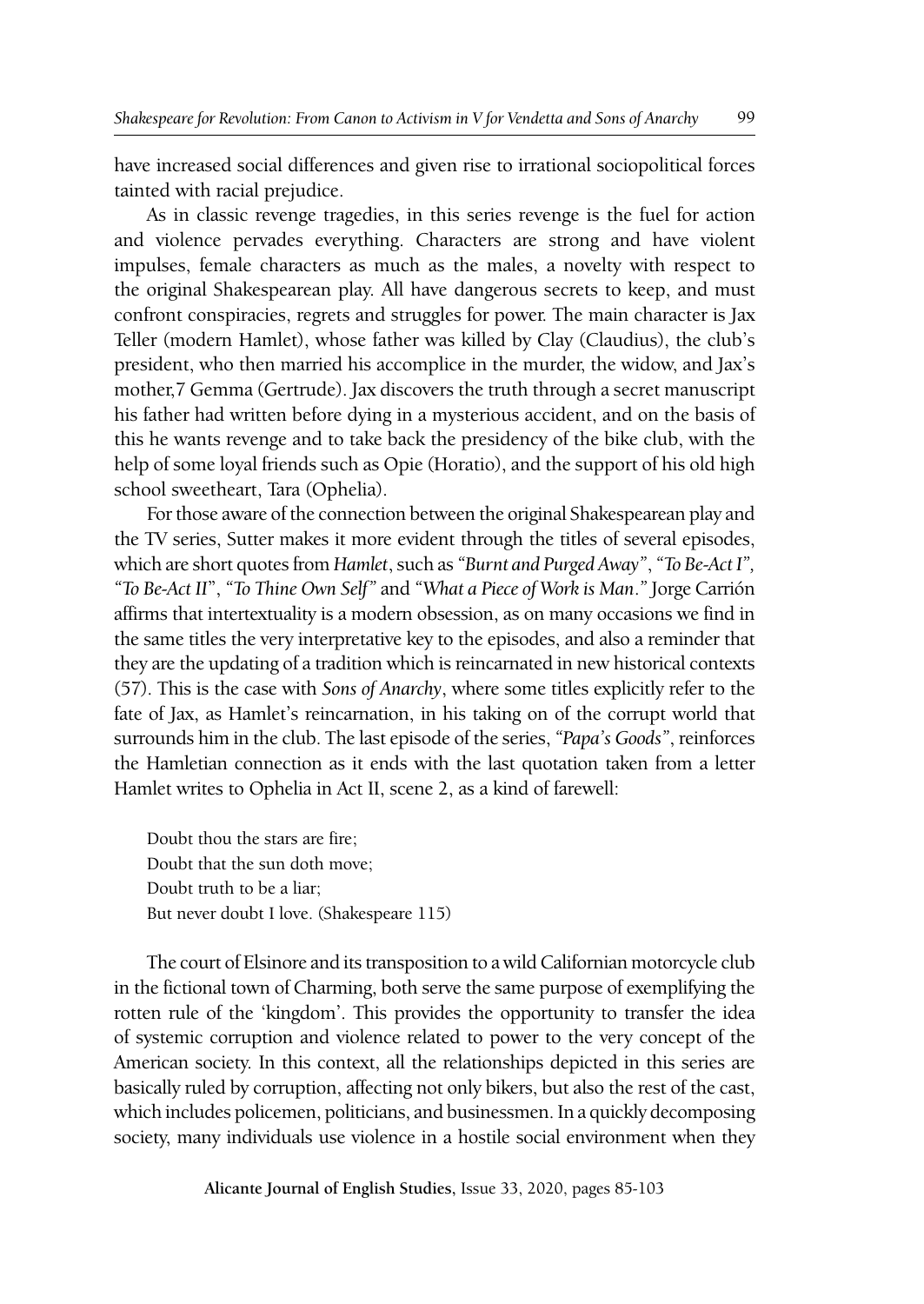feel menaced, not protected, or even not represented by authorities. *Sons of Anarchy* pays attention to those who form part of a subterranean America, a varied group of minorities who fight for their survival and the maintenance of their own life style. The series uncovers the hidden social and ideological forces which were interacting in American society for a long time, which were waiting to emerge and take up their most radical positions when political circumstances were favorable.

In the aftermath of the financial crisis of 2008, the sense of abandonment experienced by a large part of American society played a part in the rise of Trump. Many American citizens felt that the previous administrations had not protected them in difficult times. They showed their negative feelings and acted "against a technologically advanced and economically changing America in which they felt they'd been counted out and left behind" (McWilliams, 2016), and Trump capitalized on that discontent, acting in an aggressive way and giving voice to their irritation towards the elites. *Sons of Anarchy* foresees, in this sense, the upcoming advent of right-wing politics in the US, while also denouncing systemic corruption and social marginalization as the basic causes of that radical advent.

The original key elements in *Hamlet* as a revenge tragedy are, in this series, reproduced in the context of a decaying American society. They fit well with the characteristic features of a society habituated to the use of firearms and violence, with emerging supremacist groups encouraged by Trump's discourse and growing racial abuses committed by police officers. The corrupt kingdom of Denmark thus finds its updated replica across the ocean in a society equally corrupted and lost, one which resorts to guns and violence as the only means to support its ideas. *Sons of Anarchy* presents an interesting portrait of US society, giving voice to the silent minorities and giving a platform to the marginalized who are hardly ever taken into consideration in historical, political, and cultural terms. In fact, the American way of life traditionally supported on the ideas of an equal society with equal opportunities, ruled by a fair democratic government, is completely demolished in *Sons of Anarchy.* These same ideals have traditionally formed part of all/most Western democracies, but they are equally threatened in these times by similar emerging radical phenomena. As such, Sutter's series may also contribute to enhancing social awareness as a means of fighting against these menaces.

## **4. Conclusion**

Adaptations and appropriations are concepts taken from intertextuality which pervade all narratives and help to give sense to new creations that nourish popular culture. They usually rely on canonical works such as Shakespeare to take advantage of the cultural capital they represent. In recent decades, canonical versions of the playwright have contributed to reinforcing the canon, while non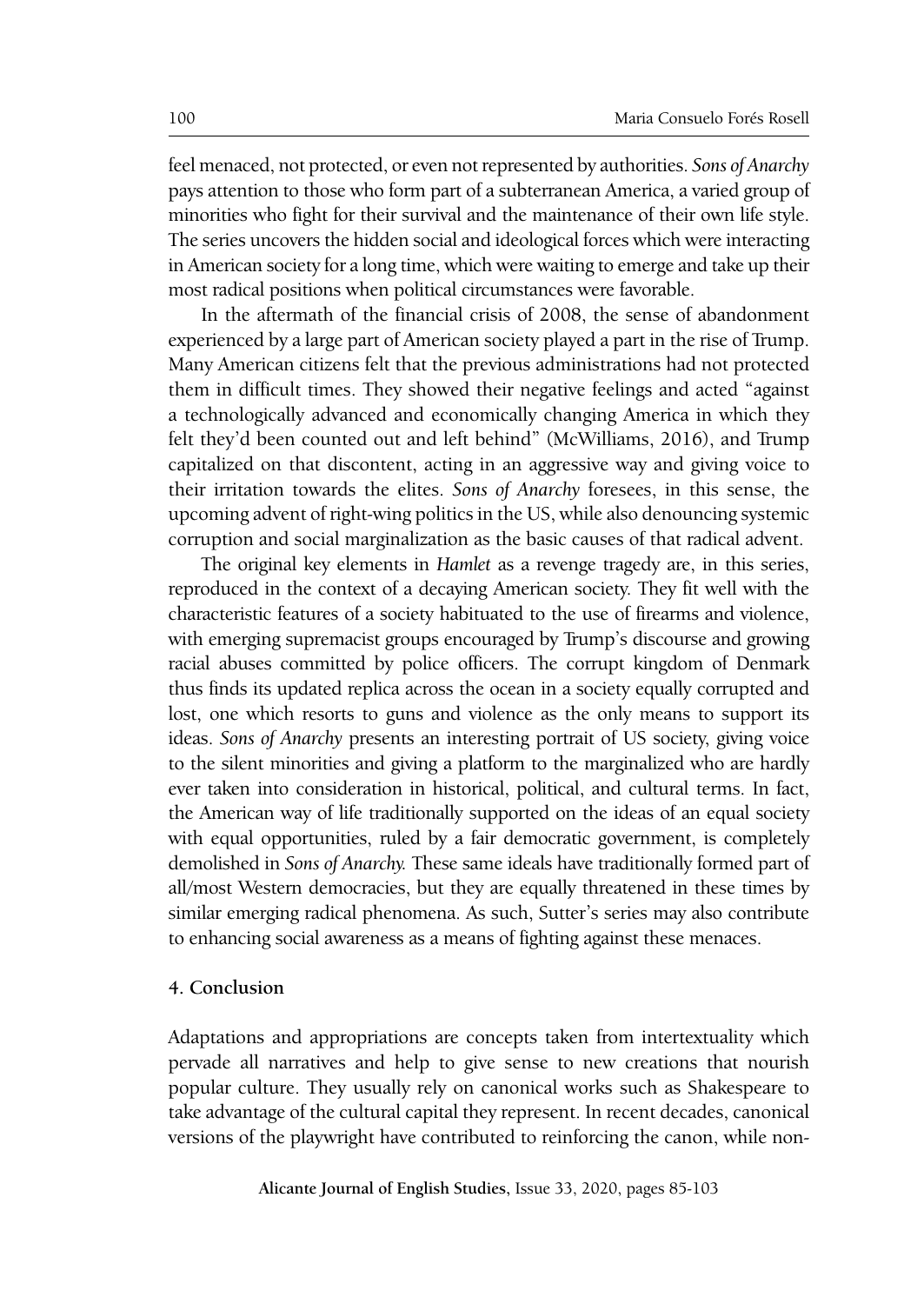canonical Shakespearean appropriations have assaulted it, opening his works to new political interpretations and placing them in unprecedented contexts. Therefore, although Shakespeare's cultural capital has been monopolized for a long time by the highbrow factions of society, we are now also witnessing increasing examples of its appropriation by popular culture.

This inherent struggle between popular culture creators and highbrow representatives is precisely what gives Shakespeare its true value nowadays. In this sense, Shakespeare's cultural capital is a currency which never depreciates, indeed it will only become increasingly more valuable. The non-canonical trend is transforming the way we understand Shakespeare and is benefiting from the global diffusion provided by digital platforms which broadcast its message to massive audiences, while also breaking down the boundaries between high- and lowbrow. It can therefore be seen that, through entertainment products with a political message such as *V for Vendetta* and *Sons of Anarchy*, non-canonical versions are recycling Shakespeare's legacy as a pervading peripheral or spectral reference for cultural activism.

From the point of view of cultural materialism, we could appraise Shakespeare as a political weapon, given that he could serve the ideological purposes of a variety of quite different causes, depending on the interpretation each one assigns to his works. The two case studies presented here defy the established canon appropriating Shakespeare's cultural authority to empower people as free and equal human beings, exploiting Shakespeare's revolutionary potential to reinforce the adoption of critical positions towards present society. Thus, noncanonical Shakespearean appropriations are not only helping to change the concept of Shakespeare but also making people conscious of current inequalities, giving voice to the marginalized from cultural representations and showing the possibilities to transform our society with cultural activism.

## **Works Cited**

- Albanese, Denise. 2010. *Extramural Shakespeare*. New York: Palgrave Macmillan. https://doi.org/10.1057/9780230112940
- Almereyda, Michael. 2000. *Hamlet.* Miramax Films.

Appignanesi, R., E. Vieceli. 2007. *Manga Hamlet*. London: Self Made Hero.

- Boose, Lynda E., Richard Burt. 2006. "Introduction: Editor´s Cut." In Boose and Burt 2006, 1-13. https://doi.org/10.4324/9780203992081
- Boose, Lynda E., Richard Burt, eds. 2006. *Shakespeare, the Movie II: Popularizing the Plays on Film, TV, Video, and DVD*. Edinburgh: Edinburgh UP.
- BOURDIEU, Pierre. 1996. *Distinction: A Social Critique of the Judgement of Taste*. 8<sup>th</sup> edition. Cambridge, Massachussetts: Harvard UP.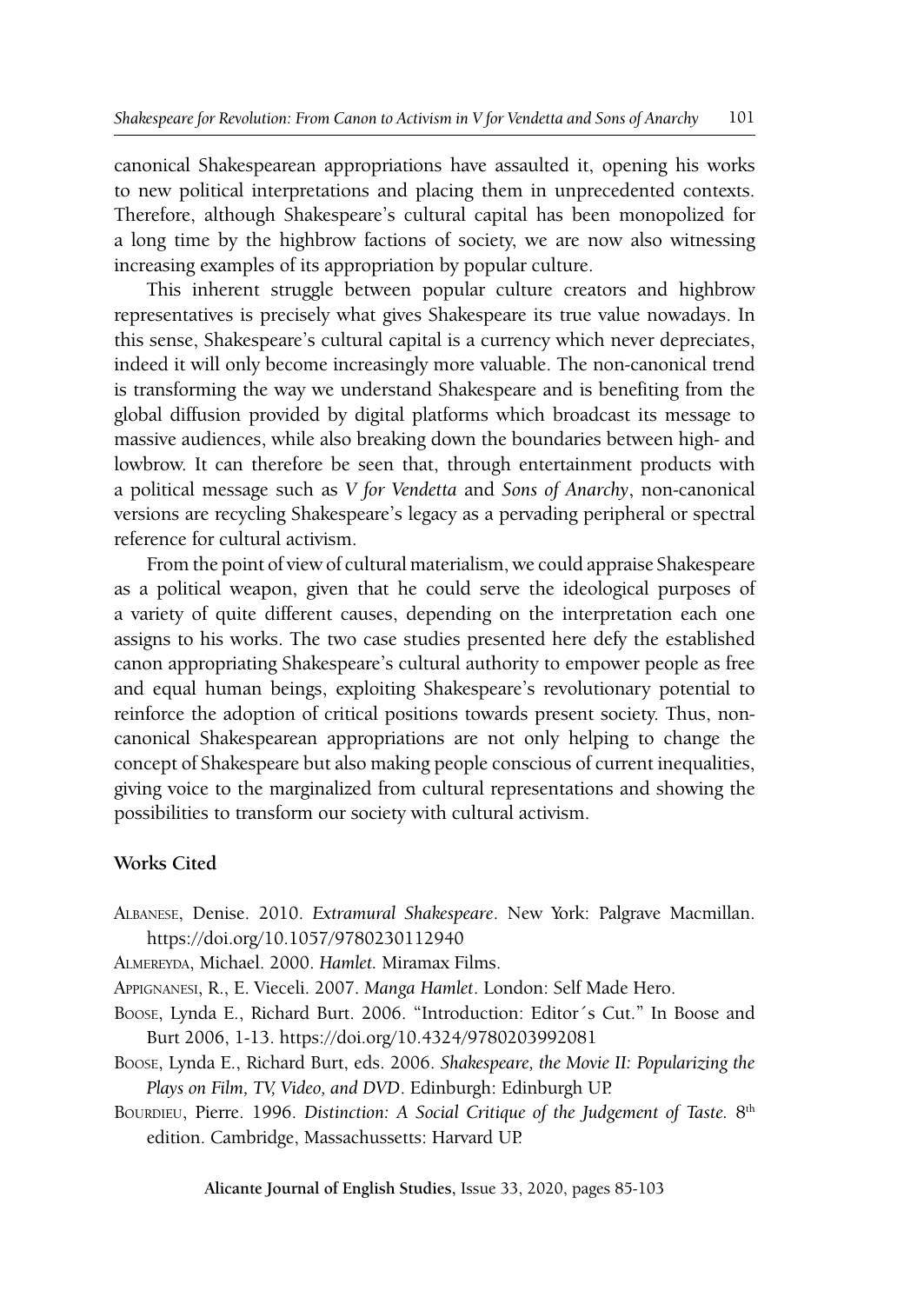Branagh, Kenneth. 1993. *Much Ado About Nothing.* Samuel Goldwyn Company.

- —. *Hamlet*. 1996. Sony Pictures Releasing.
- —. *Henry V.*1989. BBC Films.
- BURNETT, Mark Thornton. 2019. 'Hamlet' and World Cinema. Cambridge: Cambridge UP. https://doi.org/10.1017/9781316471708
- Burt, Richard. "Shakespeare, "Glo-cali-zation," Race, and the Small Screens of Post-Popular Culture." In Boose and Burt 2006, 14-36.
- Calbi, Maurizio. 2013. *Spectral Shakespeares: Media Adaptations in the Twenty-first Century.* New York: Palgrave Macmillan. https://doi.org/10.1057/9781137063762

Carrion, Jorge. 2011. *Teleshakespeare*. Madrid: Errata Naturae.

- CERTEAU, Michel de. 1984. "Reading as Poaching." *The Practice of Everyday Life*. Berkeley: University of California Press, 165-176.
- Desmet, Christy, Natalie Loper, and Jim Casey, eds. 2017. *Shakespeare/Not Shakespeare*. New York: Palgrave. https://doi.org/10.1007/978-3-319-63300-8
- Dollimore, Jonathan, and Alan Sinfield. 1994. "Foreword." In Dollimore and Sinfield 1994, vii-viii.
- Dollimore, Jonathan, and Alan Sinfield, eds. 1994. Political Shakespeare: Essays in Cultural Materialism. Manchester: Manchester UP.
- Fernie, Ewan. 2017. Shakespeare for Freedom: Why the Plays Matter. Cambridge: Cambridge UP. https://doi.org/10.1017/9781316452134
- FRIEDMAN, Michael D. 2010. "Shakespeare and the Catholic Revenger: V for Vendetta." *Literature/Film Quarterly* 38.2: 117-133.
- Gaiman, Neil. 1990. "Men of Good Fortune." Illus. Michael Zulli. *The Sandman: The Doll´s House.* New York: DC Comics, 6.1-24.
- —. 1991. "A Midesummer Night´s Dream." Illus. Charles Vess. *The Sandman: Dream Country.* New York: DC Comics, 3.1-24.
- —. 1996. "The Tempest." Illus. Charles Vess. *The Sandman: The Wake.* New York: DC Comics, 145-84.
- Garber, Marjorie. 2017. *The Muses on Their Lunch Hour.* New York: Fordham UP. https://doi.org/10.1515/9780823273751
- Hulbert, Jennifer, Kevin J. Wetmore, Jr. and Robert L., eds. 2006. *Shakespeare and Youth Culture*. New York: Palgrave. https://doi.org/10.1057/9780230105249
- HULBERT, Jennifer, Kevin J. Wetmore, Jr. and Robert L. 2006. ""Dude, Where's My Bard?" Reducing, Translating, and Referencing Shakespeare for Youth: An Introduction." In Hulbert, Wetmore, and Robert L. 2006, 1-41.

https://doi.org/10.1057/9780230105249\_1

- Hutcheon, Linda. 2013. *A theory of adaptation*. New York: Routledge. https://doi. org/10.4324/9780203095010
- JOWETT, John, William Montgomery, Gary Taylor, and Stanley Wells, eds. 2016. The *Oxford Shakespeare: The Complete Works.* 2nd edition. Oxford: Oxford UP.